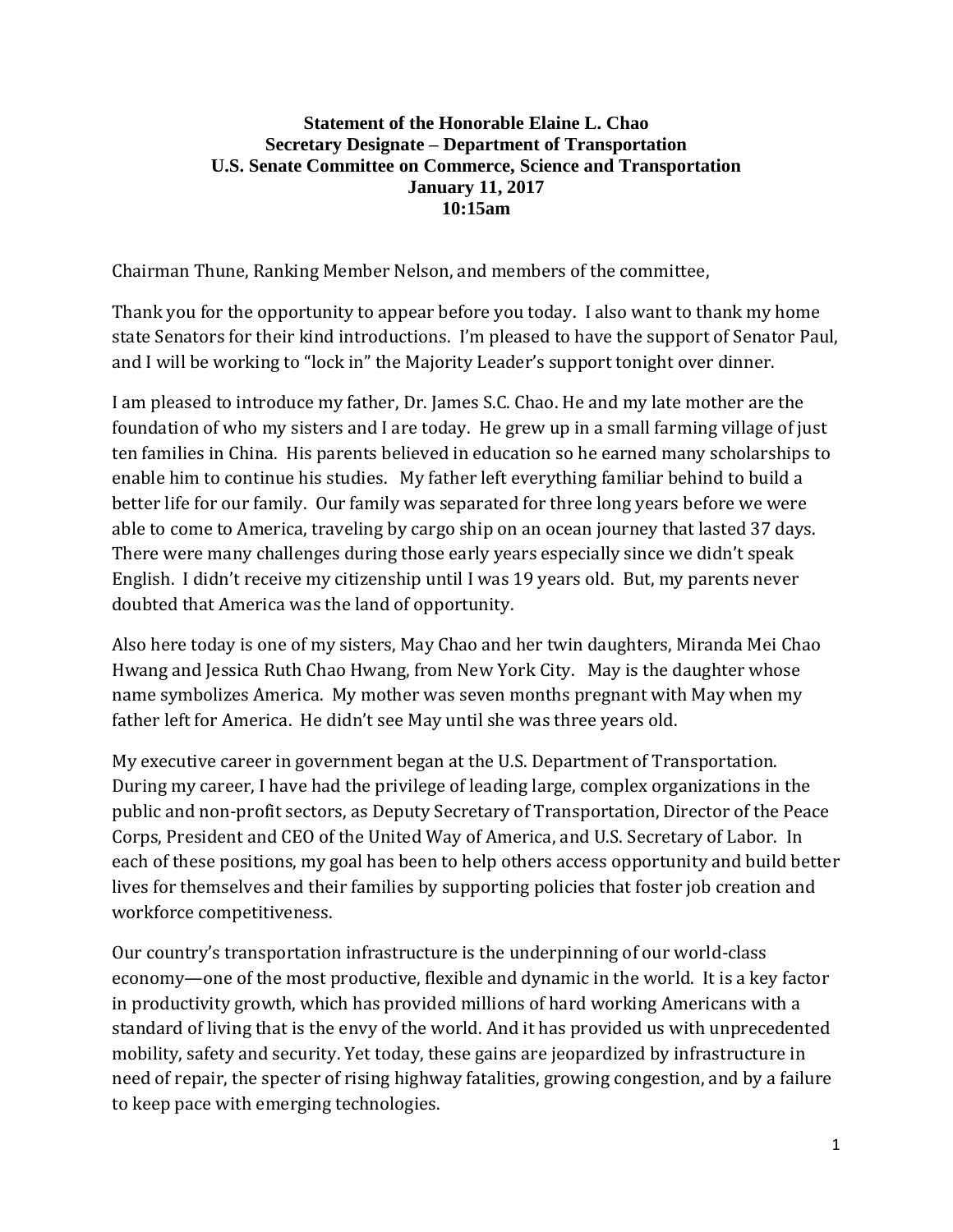The U.S. Department of Transportation has a rare opportunity to shape the transformation of our critical infrastructure. The chance to lead the Department at this historic time is a great honor. First and foremost, safety will continue to be the primary objective. Regulatory decisions should be rooted in analysis derived from sound science and data, with risk-based analysis that prevents accidents before they happen, and considers both the costs and the benefits of new rulemakings. Railroads, automobile manufacturers, airlines, aircraft manufacturers, pipeline operators, transit agencies and hazardous material shippers should be deploying comprehensive approaches to safety.

The Department will also work with states to ensure that billions of dollars of federal funds are focused on improving transportation system performance and project delivery. Our rail and air traffic operational efficiency, which is so important to America's competitiveness, need to be continually improved. I look forward to working with this Committee on the FAA's transition to 21st century air traffic control technologies known as NextGen. Eight months remain before FAA reauthorization, so it's important to start the collaborative process soon, to provide air travelers with a system second to none.

Another major challenge is to unleash the potential for private investment in our nation's infrastructure. As we work together to develop the details of President Trump's infrastructure plan, it is important to note the significant difference between traditional program funding and other innovative financing tools, such as public-private partnerships. In order to take full advantage of the estimated trillions in capital that equity firms, pension funds, and endowments can invest, these partnerships must be incentivized with a bold new vision. We look forward to working with you to explore all the options, and to create a mix of practical solutions—both public and private-- that provide the greatest cost-benefit to the public.

It's also important to recognize that the *way* we build and deliver projects is as important as *how much* we invest. We want to seek your advice in identifying and addressing unnecessary bottlenecks in the processes that govern project development and delivery, as well as the manufacturing processes we oversee. And finally, we want to work with you to address the unique transportation needs in rural America, as well as the challenges that major metropolitan areas face.

Looking to the future, we also have a unique opportunity to address the exciting new technologies transforming travel and commerce. The private sector is driving this innovation. They are working with cities and states to demonstrate improvements in the safety and efficiency of autonomous cars and trucks. Drones are poised to become a major commercial force. The federal role in these sectors is still in its infancy. We want to work with Congress to position the federal government as a catalyst for safe, efficient technologies, not as an impediment.